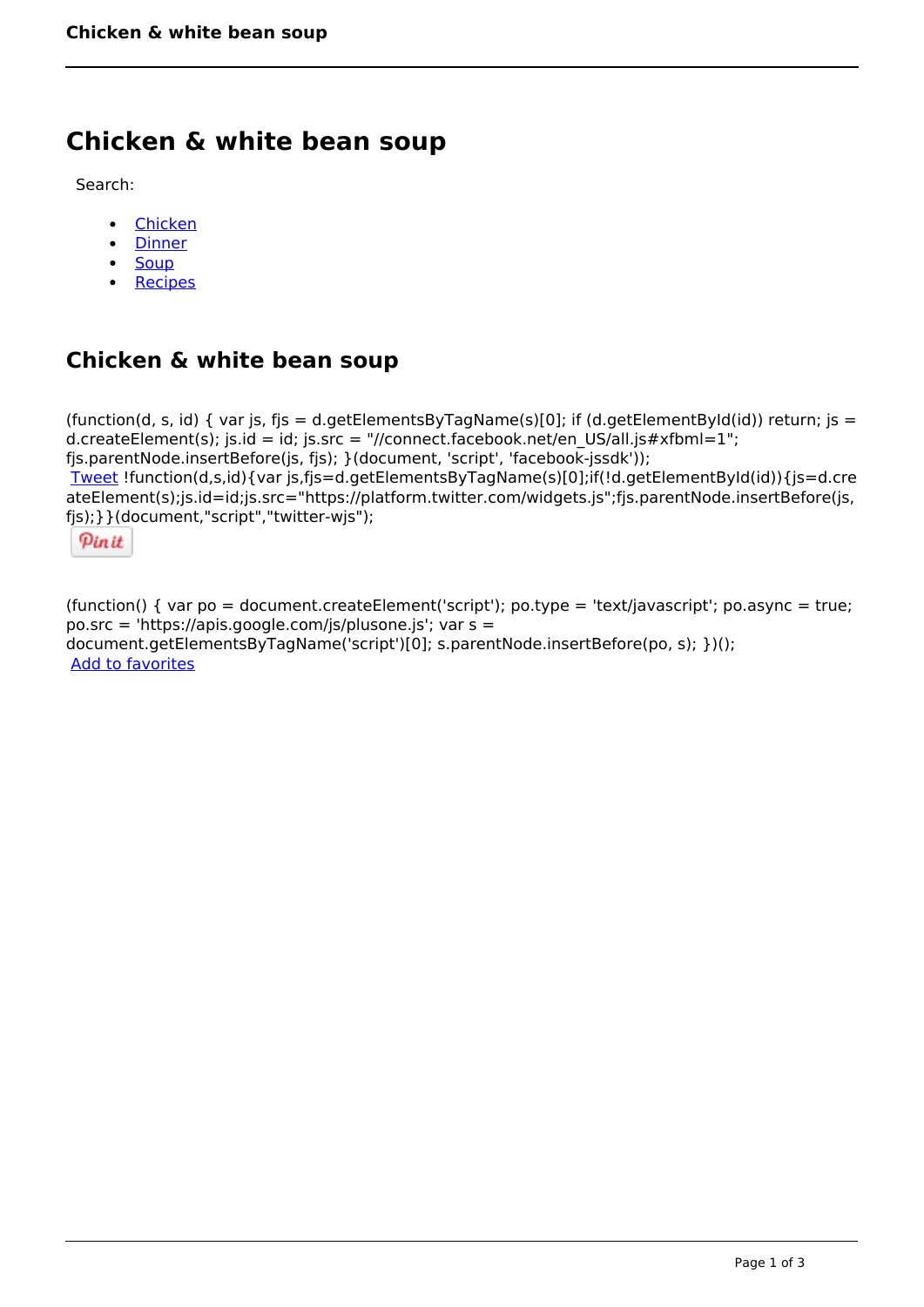

#### Rate this recipe

5 people are cooking this [Count me in](https://www.naturalhealthmag.com.au/flag/flag/favorites/793?destination=printpdf%2F793&token=8d994848836e5dab83f75ca3a6be401d)

Once again, rotisserie free-range chickens can really relieve the dinner-rush pressure – especially in this Italian-inspired soup that cries out for a piece of crusty bread and a glass of red wine.

#### **Ingredients** (serves 6)

- 2 tsp extra-virgin olive oil
- 2 leeks, white and light green parts only, chopped
- $\cdot$  1 tbsp chopped fresh sage or  $\frac{1}{4}$  tsp dried
- 2 x 400 ml reduced-salt chicken stock
- 2 cups water
- 1 x 420 g can cannellini beans, rinsed
- 1 x 1kg free-range roasted chicken, skin discarded, meat removed from bones and shredded (4 cups)

#### **Method**

Heat oil in a large pot over medium-high heat. Add leeks and cook, stirring often, until soft, about three minutes.

Stir in sage and continue cooking until aromatic, about 30 seconds. Stir in stock and water, increase heat to high, cover and bring to a boil.